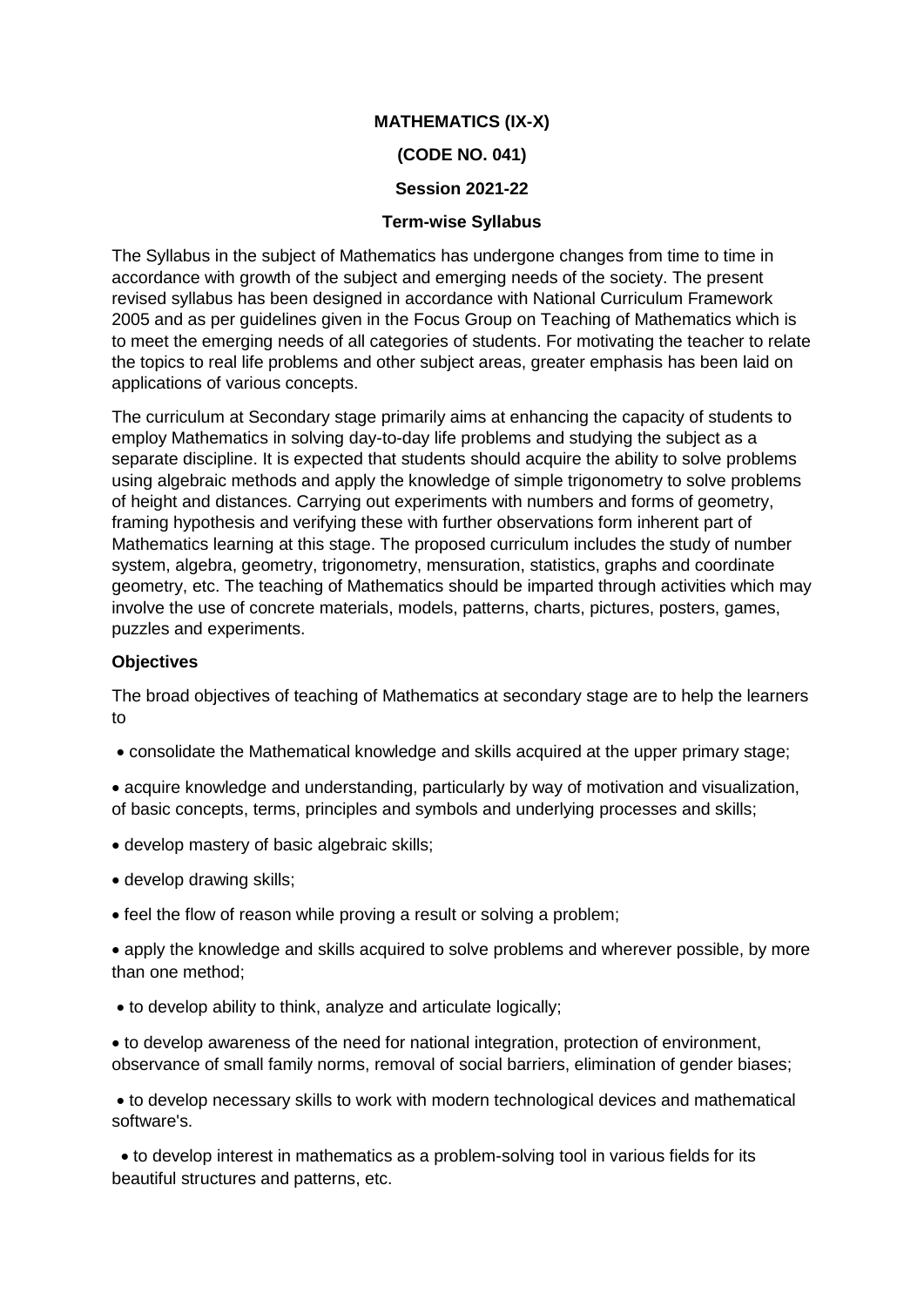to develop reverence and respect towards great Mathematicians for their contributions to the field of Mathematics;

- to develop interest in the subject by participating in related competitions;
- to acquaint students with different aspects of Mathematics used in daily life;
- to develop an interest in students to study Mathematics as a discipline.

#### **COURSE STRUCTURE**

#### **CLASS –IX (2021-22)**

# **FIRST TERM**

#### **One Paper**

#### **90 Minutes**

| NO.            | <b>UNIT NAME</b>                    | <b>MARKS</b> |
|----------------|-------------------------------------|--------------|
|                | <b>NUMBER SYSTEMS</b>               | 8            |
| $\mathbf{I}$   | <b>ALGEBRA</b>                      | 5            |
| $\mathbf{III}$ | <b>COORDINATE GEOMETRY</b>          | 4            |
| IV             | <b>GEOMETRY</b>                     | 13           |
| $\mathbf v$    | <b>MENSURATION</b>                  | 4            |
| VI             | <b>STATISTICS &amp; PROBABILITY</b> | 6            |
|                | <b>Total</b>                        | 40           |
|                | <b>INTERNAL ASSESSMENT</b>          | 10           |
|                | <b>TOTAL</b>                        | 50           |

#### **UNIT- NUMBER SYSTEMS**

#### **1. NUMBER SYSTEM**

Review of representation of natural numbers, integers, rational numbers on the number line. Rational numbers as recurring/ terminating decimals. Operations on real numbers.

- 1. Examples of non-recurring/non-terminating decimals. Existence of non-rational numbers (irrational numbers) such as ,  $\sqrt{2}$ , $\sqrt{3}$  and their representation on the number
- 2. Rationalization (with precise meaning) of real numbers of the type  $\frac{1}{a+b\sqrt{x}}$  and  $\frac{1}{\sqrt{x}+\sqrt{y}}$ (and their combinations) where x and y are natural number and a and b are integers.
- 3. Recall of laws of exponents with integral powers. Rational exponents with positive real bases (to be done by particular cases, allowing learner to arrive at the general laws.)

#### **UNIT-ALGEBRA**

### **2. LINEAR EQUATIONS IN TWO VARIABLES**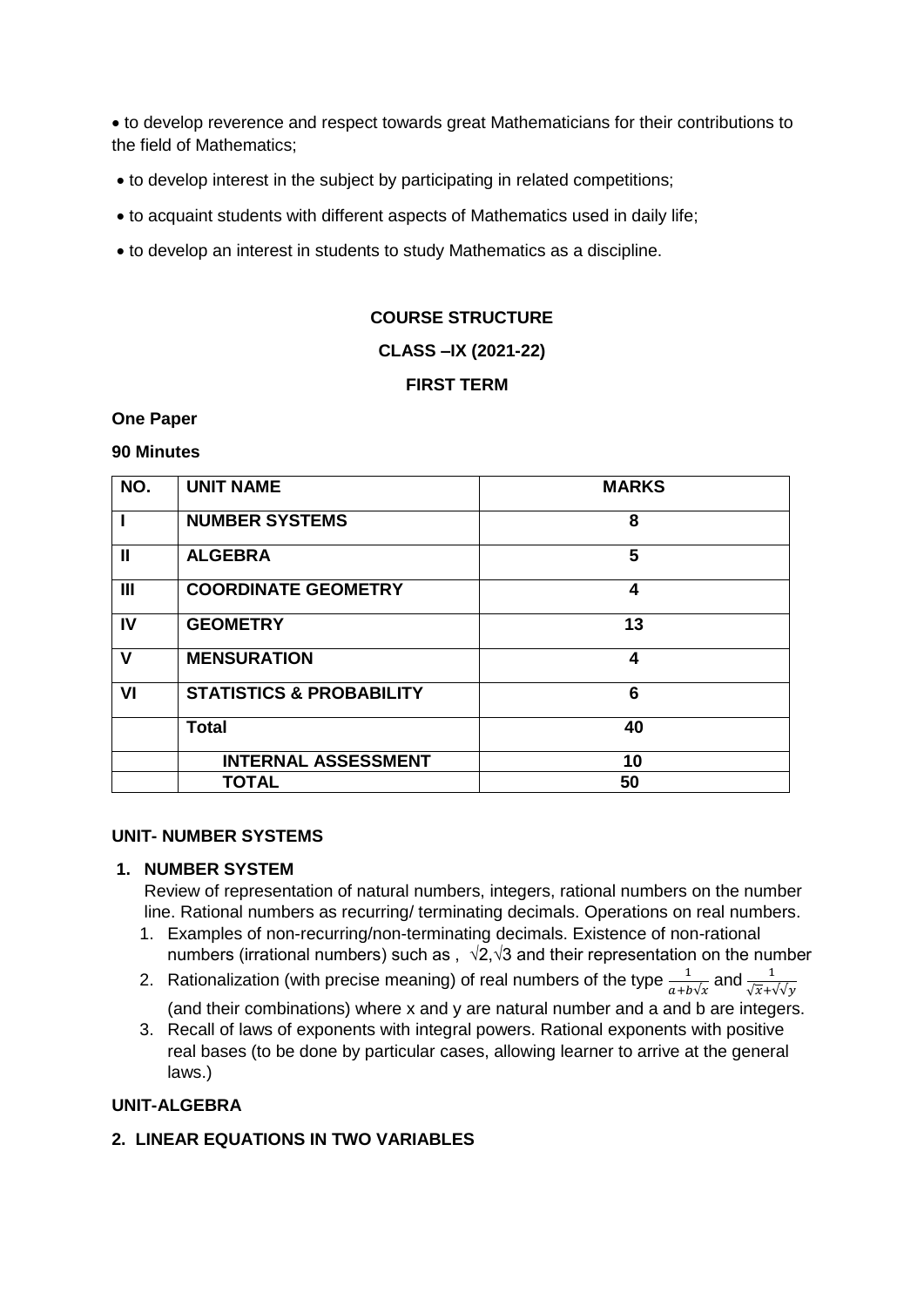Recall of linear equations in one variable. Introduction to the equation in two variables. Focus on linear equations of the type ax+by+c=0. Explain that a linear equation in two variables has infinitely many solutions and justify their being written as ordered pairs of real numbers, plotting them and showing that they lie on a line. Graph of linear equations in two variables. Examples, problems from real life with algebraic and graphical solutions being done simultaneously

# **UNIT-COORDINATE GEOMETRY**

### **3. COORDINATE GEOMETRY**

The Cartesian plane, coordinates of a point, names and terms associated with the coordinate plane, notations, plotting points in the plane.

### **UNIT-GEOMETRY**

### **4. LINES AND ANGLES**

1. (Motivate) If a ray stands on a line, then the sum of the two adjacent angles so formed is 180˚ and the converse.

2. (Prove) If two lines intersect, vertically opposite angles are equal.

3. (Motivate) Results on corresponding angles, alternate angles, interior angles when a transversal intersects two parallel lines.

4. (Motivate) Lines which are parallel to a given line are parallel.

5. (Prove) The sum of the angles of a triangle is 180˚.

6. (Motivate) If a side of a triangle is produced, the exterior angle so formed is equal to the sum of the two interior opposite angles.

# **5. TRIANGLES**

1. (Motivate) Two triangles are congruent if any two sides and the included angle of one triangle is equal to any two sides and the included angle of the other triangle (SAS Congruence).

2. (Motivate) Two triangles are congruent if any two angles and the included side of one triangle is equal to any two angles and the included side of the other triangle (ASA Congruence).

3. (Motivate) Two triangles are congruent if the three sides of one triangle are equal to three sides of the other triangle (SSS Congruence).

4. (Motivate) Two right triangles are congruent if the hypotenuse and a side of one triangle are equal (respectively) to the hypotenuse and a side of the other triangle. (RHS Congruence)

5. (Prove) The angles opposite to equal sides of a triangle are equal.

6. (Motivate) The sides opposite to equal angles of a triangle are equal.

7. (Motivate) The sides opposite to equal angles of a triangle are equal.

# **UNIT-MENSURATION**

# **6. HERON'S FORMULA**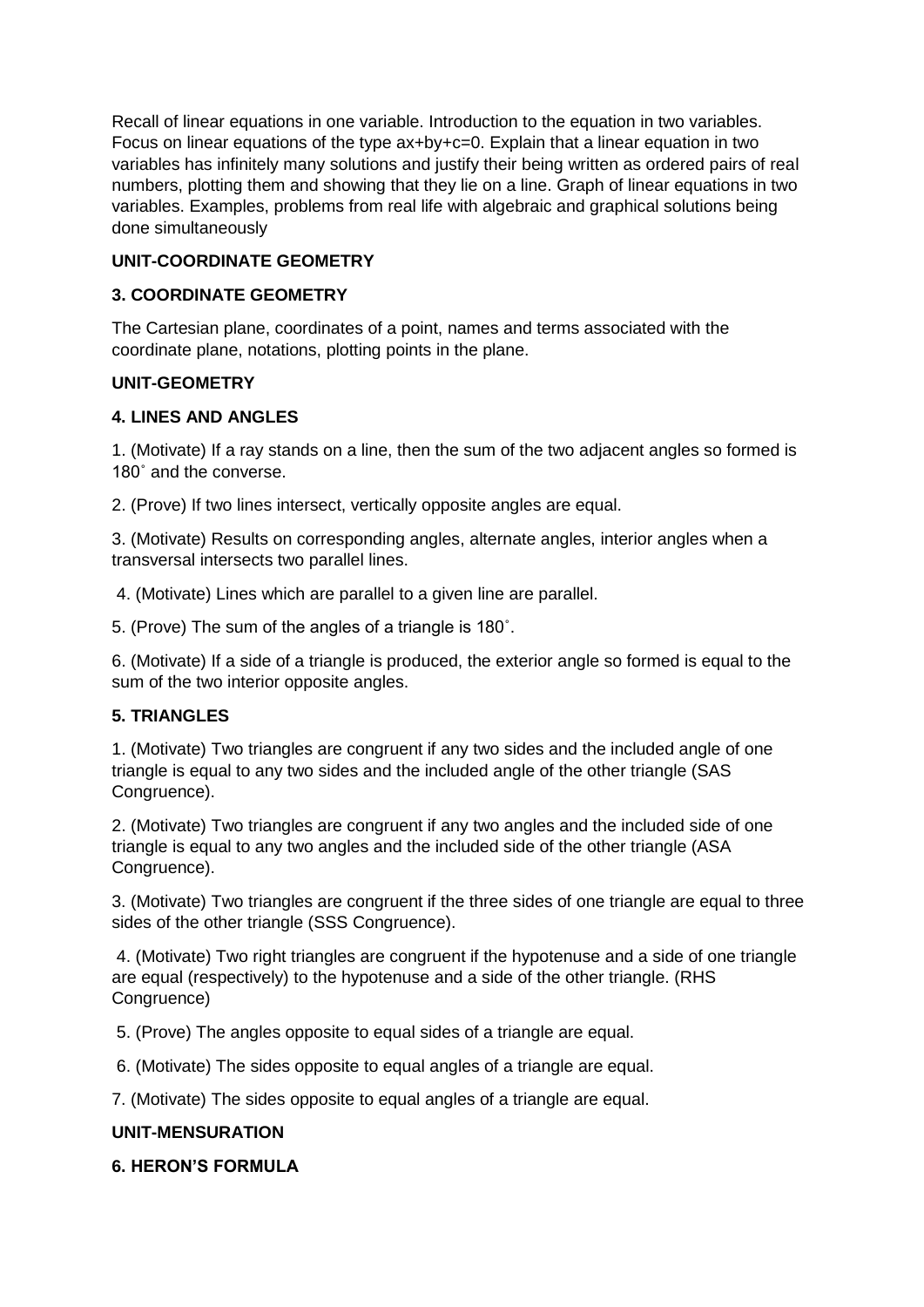Area of a triangle using Heron's formula (without proof)

# **UNIT-STATISTICS & PROBABILITY**

# **7. STATISTICS**

Introduction to Statistics: Collection of data, presentation of data — tabular form, ungrouped / grouped, bar graphs, histograms

| <b>INTERNAL ASSESSMENT</b>                                    |             | <b>MARKS   TOTAL MARKS</b> |
|---------------------------------------------------------------|-------------|----------------------------|
| <b>Periodic Tests</b>                                         | 3           |                            |
| <b>Multiple Assessments</b>                                   | 2           |                            |
| <b>Portfolio</b>                                              | $\mathbf 2$ | 10                         |
| <b>Student Enrichment</b><br><b>Activities-practical work</b> | 3           |                            |

# **SECOND TERM**

| No.            | <b>UNIT NAME</b>                          | <b>MARKS</b> |
|----------------|-------------------------------------------|--------------|
|                | <b>ALGEBRA(Cont.)</b>                     | 12           |
| Ш              | <b>GEOMETRY(Cont.)</b>                    | 15           |
| $\mathbf{III}$ | <b>MENSURATION(Cont.)</b>                 | 9            |
| IV             | <b>STATISTICS &amp; PROBABILITY(Cont)</b> | 4            |
|                | Total                                     | 40           |
|                | <b>INTERNAL ASSESSMENT</b>                | 10           |
|                | TOTAL                                     | 50           |

# **UNIT-ALGEBRA**

# **1. POLYNOMIALS**

Definition of a polynomial in one variable, with examples and counter examples. Coefficients of a polynomial, terms of a polynomial and zero polynomial. Degree of a polynomial. Constant, linear, quadratic and cubic polynomials. Monomials, binomials, trinomials. Factors and multiples. Zeros of a polynomial. Factorization of  $ax^2 + bx + c$ ,  $a \ne 0$  where a, b and c are real numbers, and of cubic polynomials using the Factor Theorem.

Recall of algebraic expressions and identities. Verification of identities

 $(x + y + z)^2 = x^2 + y^2 + z^2 + 2xy + 2yz + 2zx$  $(x \pm y)^3 = x^3 \pm y^3 \pm 3xy (x \pm y)$  $x^3 \pm y^3 = (x \pm y) (x^2 \mp xy + y^2)$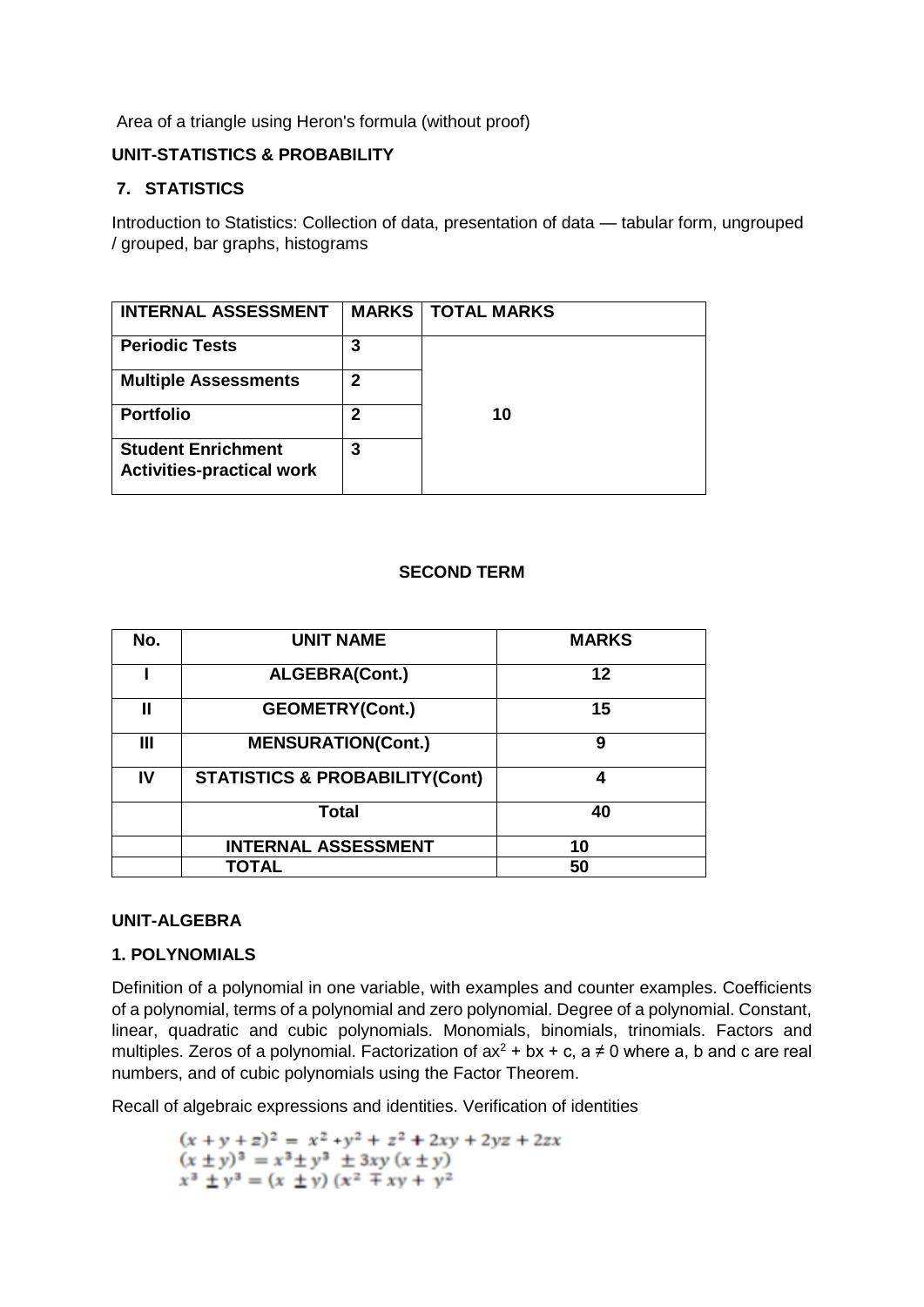and their use in factorization of polynomials.

### **UNIT-GEOMETRY**

### **2. QUADRILATERALS**

1. (Prove) The diagonal divides a parallelogram into two congruent triangles.

- 2. (Motivate) In a parallelogram opposite sides are equal, and conversely.
- 3. (Motivate) In a parallelogram opposite angles are equal, and conversely.

4. (Motivate) A quadrilateral is a parallelogram if a pair of its opposite sides is parallel and equal.

5. (Motivate) In a parallelogram, the diagonals bisect each other and conversely.

6. (Motivate) In a triangle, the line segment joining the mid points of any two sides is parallel to the third side and in half of it and (motivate) its converse.

# **3. CIRCLES**

Through examples, arrive at definition of circle and related concepts-radius, circumference, diameter, chord, arc, secant, sector, segment, subtended angle.

- 1. (Prove) Equal chords of a circle subtend equal angles at the centre and (motivate) its converse.
- 2. (Motivate) The perpendicular from the centre of a circle to a chord bisects the chord and conversely, the line drawn through the centre of a circle to bisect a chord is perpendicular to the chord.
- 3. (Motivate) Equal chords of a circle (or of congruent circles) are equidistant from the centre (or their respective centres) and conversely.
- 4. (Motivate) The angle subtended by an arc at the centre is double the angle subtended by it at any point on the remaining part of the circle.
- 5. (Motivate) Angles in the same segment of a circle are equal.
- 6. (Motivate) The sum of either of the pair of the opposite angles of a cyclic quadrilateral is 180° and its converse.

#### **4. CONSTRUCTIONS**

1. Construction of bisectors of line segments and angles of measure 60˚, 90˚, 45˚ etc., equilateral triangles.

2. Construction of a triangle given its base, sum/difference of the other two sides and one base angle.

#### **UNIT-MENSURATION**

#### **5. SURFACE AREAS AND VOLUMES**

Surface areas and volumes of cubes, cuboids, spheres (including hemispheres) and right circular cylinders/cones.

### **UNIT-STATISTICS & PROBABILITY**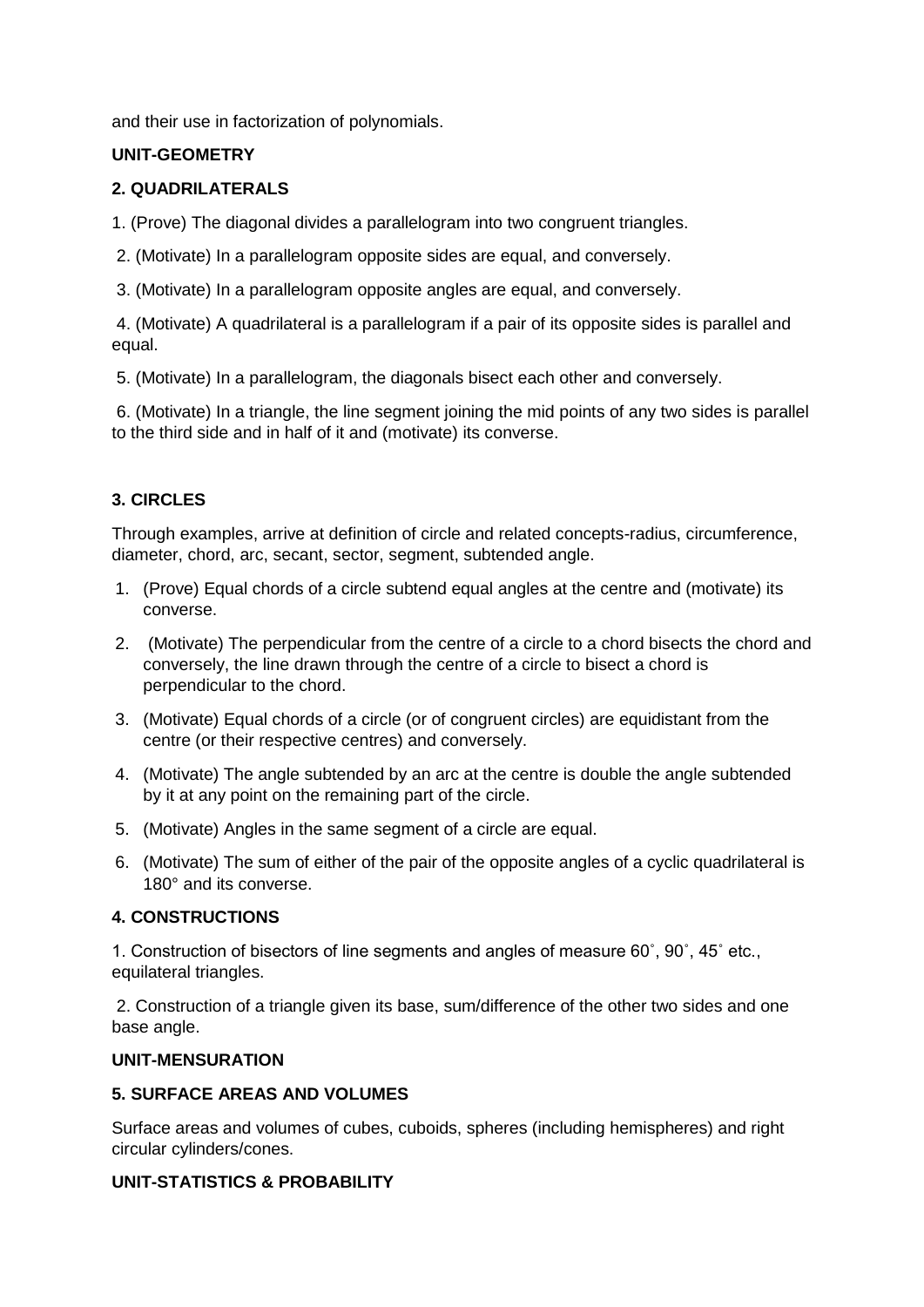# **6. PROBABILITY**

History, Repeated experiments and observed frequency approach to probability. Focus is on empirical probability. (A large amount of time to be devoted to group and to individual activities to motivate the concept; the experiments to be drawn from real - life situations, and from examples used in the chapter on statistics).

| <b>INTERNAL ASSESSMENT</b>                                    | <b>MARKS</b> | TOTAL MARKS           |
|---------------------------------------------------------------|--------------|-----------------------|
| <b>Periodic Tests</b>                                         | 3            |                       |
| <b>Multiple Assessments</b>                                   | 2            |                       |
| <b>Portfolio</b>                                              | 2            | 10 marks for the term |
| <b>Student Enrichment</b><br><b>Activities-practical work</b> | 3            |                       |

# **COURSE STRUCTURE**

**CLASS –X (2021-22)**

**FIRST TERM** 

 **One Paper**

 **90 Minutes** 

| NO.            | <b>UNIT NAME</b>                    | <b>MARKS</b> |
|----------------|-------------------------------------|--------------|
|                | <b>NUMBER SYSTEMS</b>               | 6            |
| Ш              | <b>ALGEBRA</b>                      | 10           |
| $\mathbf{III}$ | <b>COORDINATE GEOMETRY</b>          | 6            |
| IV             | <b>GEOMETRY</b>                     | 6            |
| v              | <b>TRIGONOMETRY</b>                 | 5            |
| VI             | <b>MENSURATION</b>                  | 4            |
| VII            | <b>STATISTICS &amp; PROBABILITY</b> | 3            |
|                | <b>Total</b>                        | 40           |
|                | <b>INTERNAL ASSESSMENT</b>          | 10           |
|                | TOTAL                               | 50           |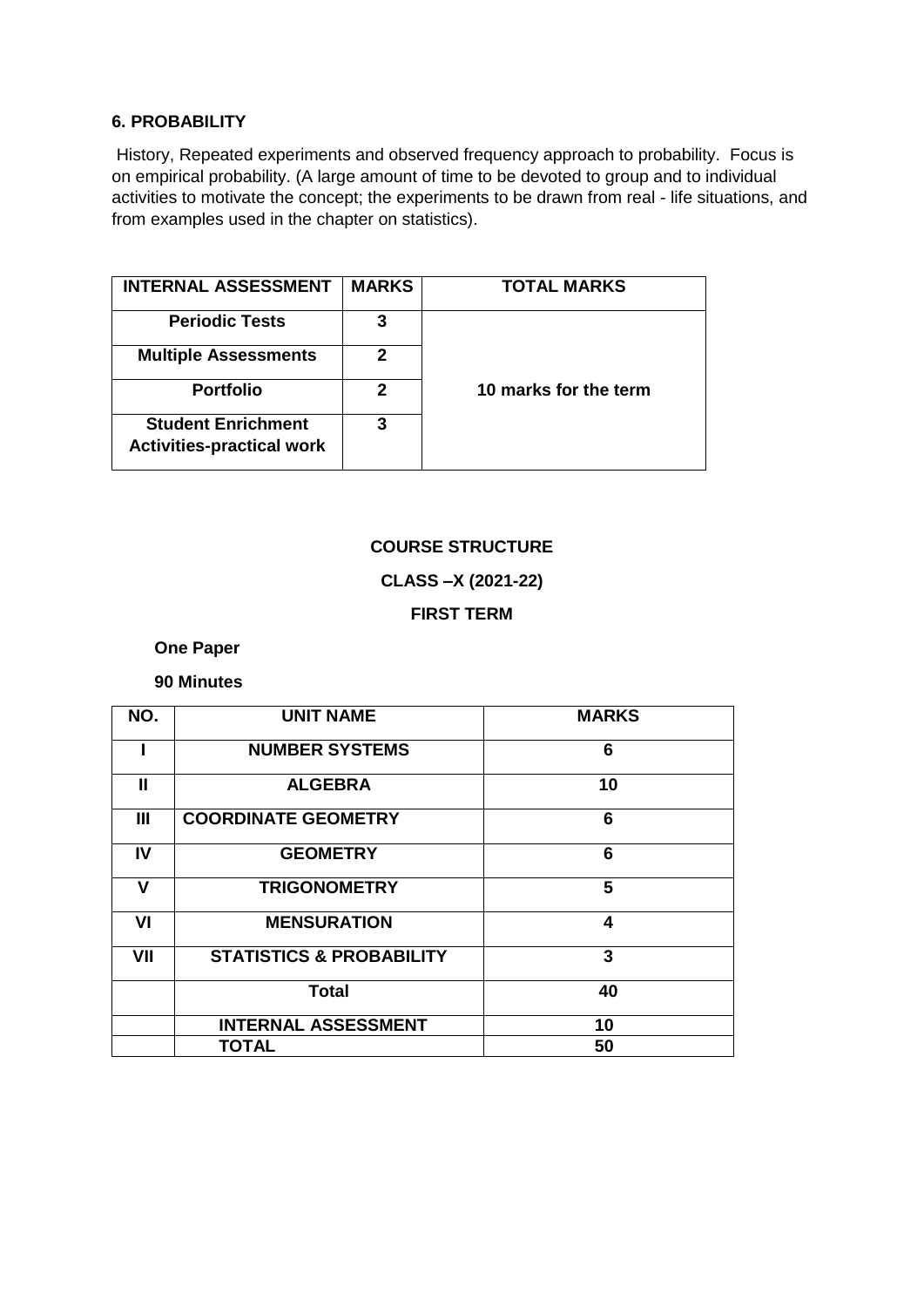| <b>INTERNAL ASSESSMENT</b>                                    | <b>MARKS</b> | <b>TOTAL MARKS</b>    |
|---------------------------------------------------------------|--------------|-----------------------|
| <b>Periodic Tests</b>                                         | 3            |                       |
| <b>Multiple Assessments</b>                                   | 2            |                       |
| <b>Portfolio</b>                                              | 2            | 10 marks for the term |
| <b>Student Enrichment</b><br><b>Activities-practical work</b> | 3            |                       |

#### **UNIT-NUMBER SYSTEMS**

#### **1. REAL NUMBER**

Fundamental Theorem of Arithmetic - statements after reviewing work done earlier and after illustrating and motivating through examples. Decimal representation of rational numbers in terms of terminating/non-terminating recurring decimals.

#### **UNIT-ALGEBRA**

#### **2. POLYNOMIALS**

Zeroes of a polynomial. Relationship between zeroes and coefficients of quadratic polynomials only.

#### **3. PAIR OF LINEAR EQUATIONS IN TWO VARIABLES**

Pair of linear equations in two variables and graphical method of their solution, consistency/inconsistency. Algebraic conditions for number of solutions. Solution of a pair of linear equations in two variables algebraically - by substitution and by elimination. Simple situational problems. Simple problems on equations reducible to linear equations.

#### **UNIT-COORDINATE GEOMETRY**

#### **4. COORDINATE GEOMETRY**

LINES (In two-dimensions)

 Review: Concepts of coordinate geometry, graphs of linear equations. Distance formula. Section formula (internal division)

#### **UNIT-GEOMETRY**

#### **5. TRIANGLES**

Definitions, examples, counter examples of similar triangles.

1. (Prove) If a line is drawn parallel to one side of a triangle to intersect the other two sides in distinct points, the other two sides are divided in the same ratio.

2. (Motivate) If a line divides two sides of a triangle in the same ratio, the line is parallel to the third side.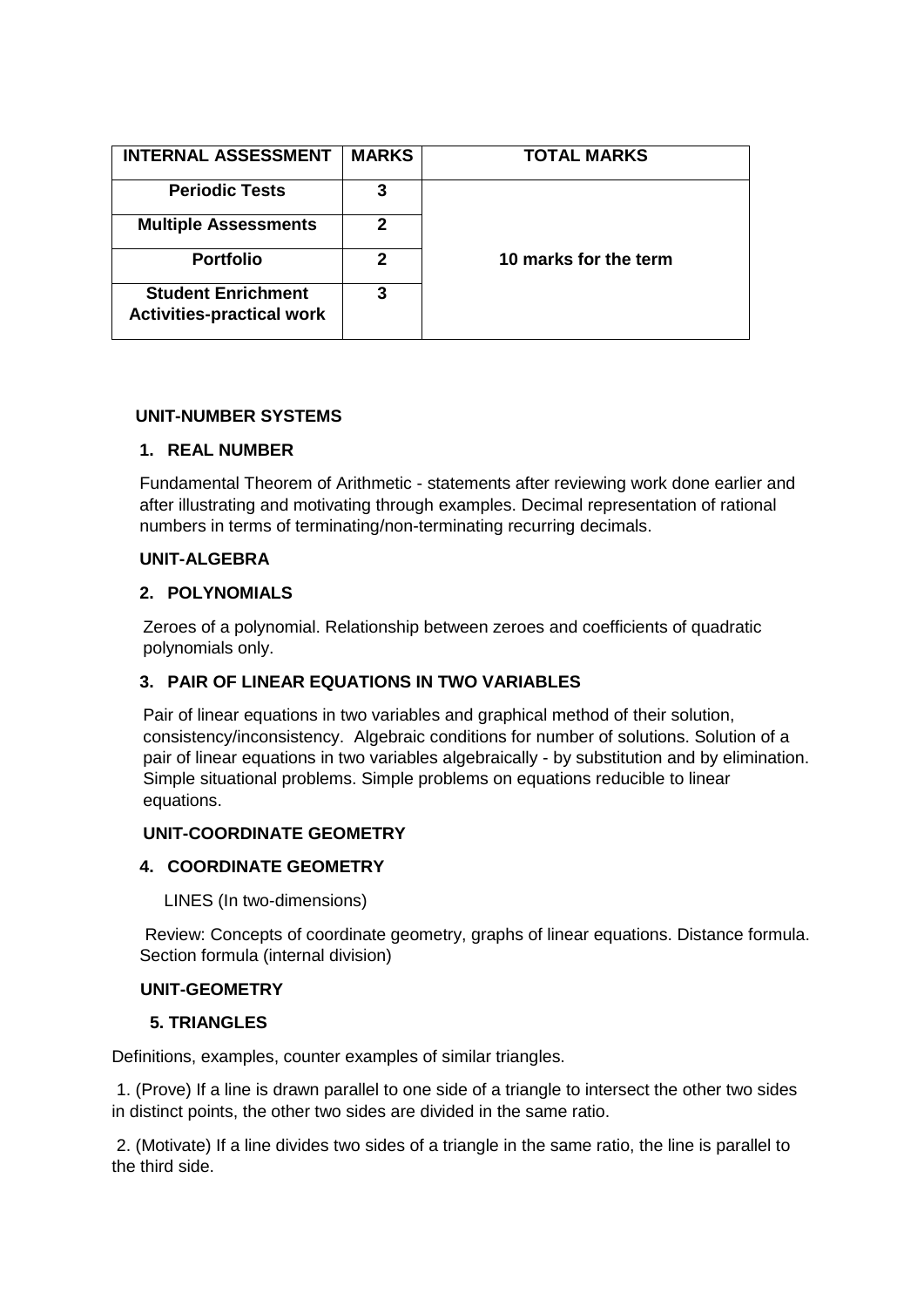3. (Motivate) If in two triangles, the corresponding angles are equal, their corresponding sides are proportional and the triangles are similar.

4. (Motivate) If the corresponding sides of two triangles are proportional, their corresponding angles are equal and the two triangles are similar.

5. (Motivate) If one angle of a triangle is equal to one angle of another triangle and the sides including these angles are proportional, the two triangles are similar.

6. (Motivate) If a perpendicular is drawn from the vertex of the right angle of a right triangle to the hypotenuse, the triangles on each side of the perpendicular are similar to the whole triangle and to each other.

7. (Motivate) The ratio of the areas of two similar triangles is equal to the ratio of the squares of their corresponding sides.

8. (Prove) In a right triangle, the square on the hypotenuse is equal to the sum of the squares on the other two sides.

9. (Motivate) In a triangle, if the square on one side is equal to sum of the squares on the other two sides, the angle opposite to the first side is a right angle.

# **UNIT- TRIGONOMETRY**

### **6. INTRODUCTION TO TRIGONOMETRY**

Trigonometric ratios of an acute angle of a right-angled triangle. Proof of their existence (well defined). Values of the trigonometric ratios of  $30^0$ , 45<sup>0</sup> and 60<sup>0</sup>. Relationships between the ratios.

#### TRIGONOMETRIC IDENTITIES

Proof and applications of the identity  $sin^2 A + cos^2 A = 1$ . Only simple identities to be given

#### **UNIT-MENSURATION**

#### **7. AREAS RELATED TO CIRCLES**

Motivate the area of a circle; area of sectors and segments of a circle. Problems based on areas and perimeter / circumference of the above said plane figures. (In calculating area of segment of a circle, problems should be restricted to central angle of 60° and 90° only. Plane figures involving triangles, simple quadrilaterals and circle should be taken.)

#### **UNIT- STATISTICS & PROBABILITY**

#### **8. PROBABILITY**

Classical definition of probability. Simple problems on finding the probability of an event.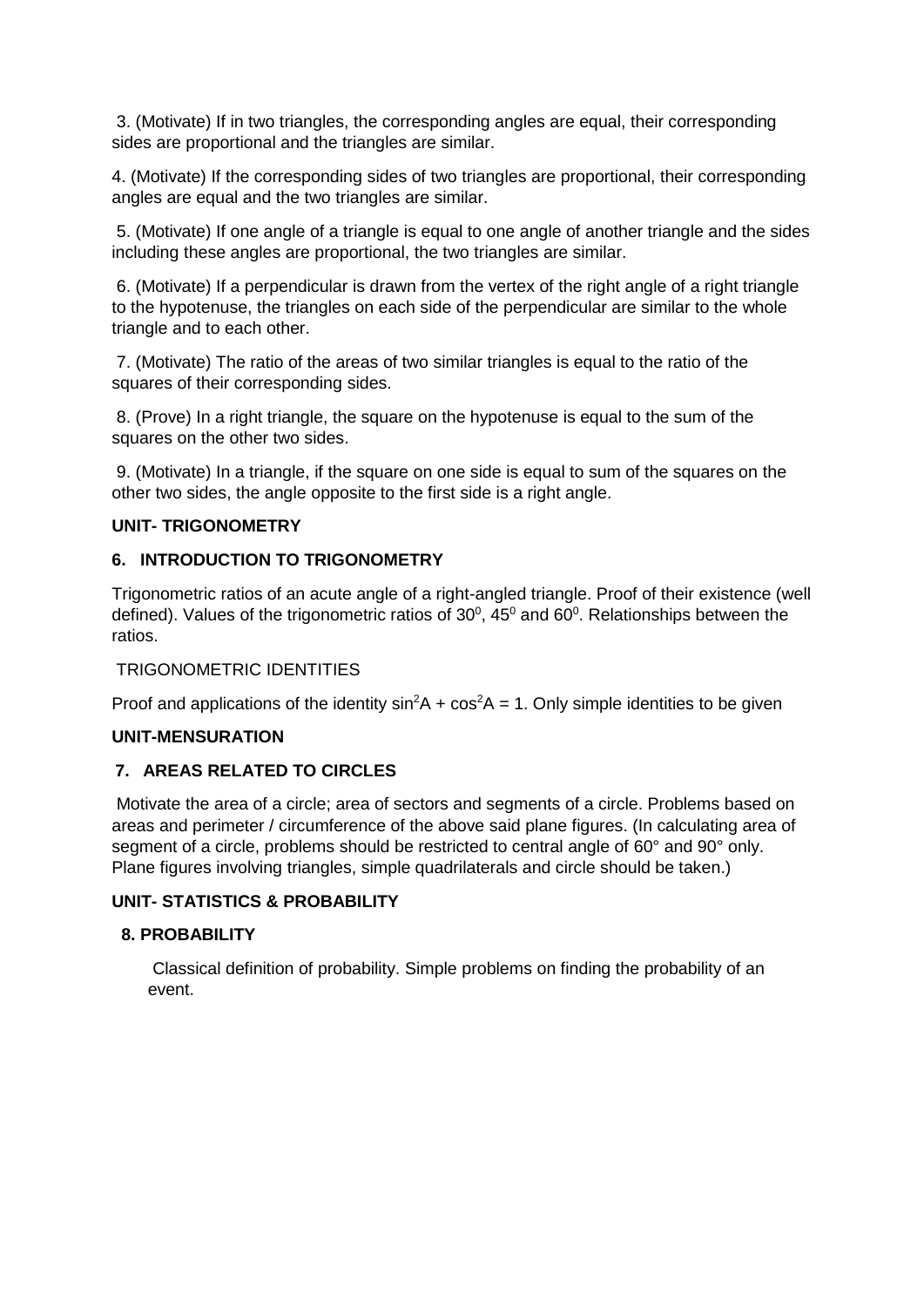### **SECOND TERM**

| NO. | <b>UNIT NAME</b>                           | <b>MARKS</b> |  |
|-----|--------------------------------------------|--------------|--|
|     | ALGEBRA(Cont.)                             | 10           |  |
|     | <b>GEOMETRY(Cont.)</b>                     | 9            |  |
| Ш   | TRIGONOMETRY(Cont.)                        |              |  |
| IV  | <b>MENSURATION(Cont.)</b>                  | 6            |  |
|     | <b>STATISTICS &amp; PROBABILITY(Cont.)</b> | 8            |  |
|     | Total                                      | 40           |  |
|     | <b>INTERNAL ASSESSMENT</b>                 | 10           |  |
|     | <b>TOTAL</b>                               | 50           |  |

### **UNIT-ALGEBRA**

# 1**. QUADRATIC EQUATIONS**

(10) Periods

Standard form of a quadratic equation  $ax2 + bx + c = 0$ ,  $(a \ne 0)$ . Solutions of quadratic equations (only real roots) by factorization, and by using quadratic formula. Relationship between discriminant and nature of roots. Situational problems based on quadratic equations related to day to day activities (problems on equations reducible to quadratic equations are excluded)

# **2. ARITHMETIC PROGRESSIONS**

Motivation for studying Arithmetic Progression Derivation of the nth term and sum of the first n terms of A.P. and their application in solving daily life problems. (Applications based on sum to n terms of an A.P. are excluded)

#### **UNIT- GEOMETRY**

#### **3. CIRCLES**

Tangent to a circle at, point of contact

1. (Prove) The tangent at any point of a circle is perpendicular to the radius through the point of contact.

2. (Prove) The lengths of tangents drawn from an external point to a circle are equal.

# **4. CONSTRUCTIONS**

1. Division of a line segment in a given ratio (internally).

2. Tangents to a circle from a point outside it.

#### **UNIT-TRIGONOMETRY**

# **5. SOME APPLICATIONS OF TRIGONOMETRY**

HEIGHTS AND DISTANCES-Angle of elevation, Angle of Depression.

Simple problems on heights and distances. Problems should not involve more than two right triangles. Angles of elevation / depression should be only 30°, 45°, 60°.

# **UNIT-MENSURATION**

### **6. SURFACE AREAS AND VOLUMES**

1. Surface areas and volumes of combinations of any two of the following: cubes,

cuboids, spheres, hemispheres and right circular cylinders/cones.

2. Problems involving converting one type of metallic solid into another and other mixed problems. (Problems with combination of not more than two different solids be taken).